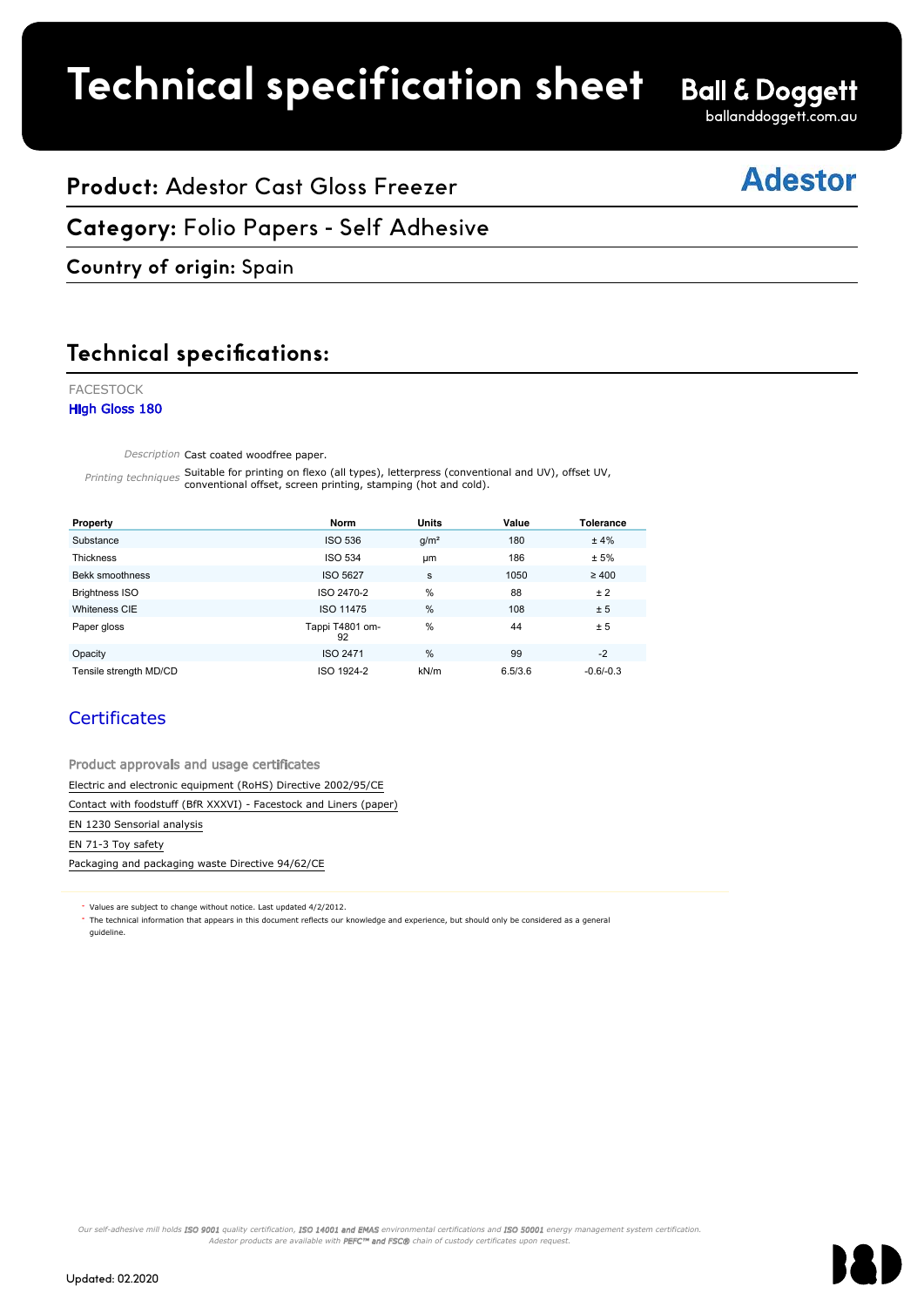# **Technical specification sheet**

**Ball & Doggett** ballanddoggett.com.au

## **Product:** Adestor CG349

## **Adestor**

## **Category: Folio Papers - Adhesive Sheets**

Faces of the contract of the contract of the contract of the contract of the contract of the contract of the c

#### **Technical specifications:** <u>Fedinical</u><br>————————————————————

### ADHESIVE

CG349

Description Acylic permanent adhesive for frozen and cold surfaces. Should not be exposed to high temperatures adn direct UV light.  $r_{\text{atures}}$  and direct IIV light

**Property Norm Units Value Tolerance**

Shelf life From the date of manufacture 1 year in 20°C and RH 50%.

| Property                                                                                                                                                                                                                          | <b>Norm</b>      | Units     | Value | <b>Tolerance</b> |
|-----------------------------------------------------------------------------------------------------------------------------------------------------------------------------------------------------------------------------------|------------------|-----------|-------|------------------|
| Adhesion (Peel 180° 20'/stainless steel)                                                                                                                                                                                          | FTM <sub>1</sub> | $N/25$ mm | 13,7  | $\geq 10.3$      |
| Shear (1kg, in <sup>2</sup> /glass)                                                                                                                                                                                               | FTM8             | min       | 35    | $\geq 20$        |
| Tack (Quick Stick stainless steel)                                                                                                                                                                                                | FTM <sub>9</sub> | N         | 10.8  | $\geq 7.8$       |
| Minimum labelling temperature                                                                                                                                                                                                     |                  | °C        | $-35$ |                  |
| Minimum service temperature                                                                                                                                                                                                       |                  | °C        | $-40$ |                  |
| Maximum service temperature.                                                                                                                                                                                                      |                  | °C        | $+60$ |                  |
| <b>Certificates</b><br>Product approvals and usage certificates                                                                                                                                                                   |                  |           |       |                  |
| Direct contact with foodstuffs (ISEGA) - Adhesives                                                                                                                                                                                |                  |           |       |                  |
| EN 71-3 Toy safety                                                                                                                                                                                                                |                  |           |       |                  |
| Packaging and packaging waste Directive 94/62/CE                                                                                                                                                                                  |                  |           |       |                  |
| * Values are subject to change without notice. Last updated 7/28/2014.<br>The technical information that appears in this document reflects our knowledge and experience, but should only be considered as a general<br>quideline. |                  |           |       |                  |

## **Certificates**

Our self-adhesive mill holds **ISO 9001** quality certification, **ISO 14001 and EMAS** environmental certifications and **ISO 50001** energy management system certification.<br>Adestor products are available with **PEFC™ and FSC®**